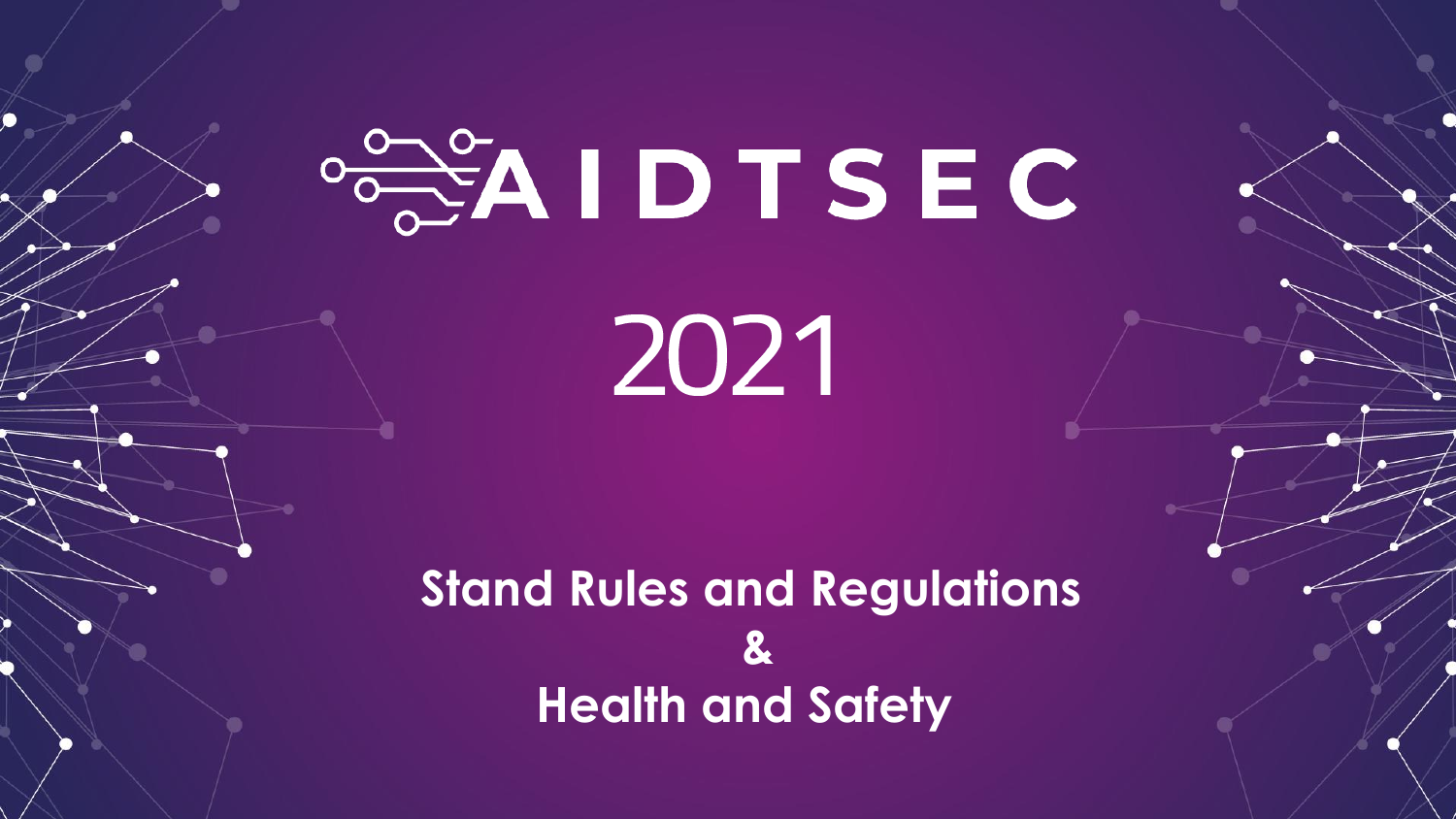### **Stand Rules and Regulations**

- No exhibit or advertising will be allowed to extend beyond the space assigned to the exhibitor. Booth representatives including models, demonstrators and actors in costume must remain in their own exhibit space throughout the show. They are not permitted in the aisles, other exhibitors" booths or public spaces. Any demonstration or activity which results in the obstruction of aisles or prevents ready access to neighboring exhibitors' booths shall be suspended for any period specified by SOFEX.
- No lighting, fixtures, lighting trusses or overhead lighting are allowed outside the boundaries of the exhibit space. Lighting should be directed to the inner confines of the booth space. Lighting should not project onto other exhibits or show aisles. Lighting which is potentially harmful, such as lasers or ultraviolet lighting will not be permitted. Lighting that spins, rotates, pulsates and other specialized lighting effects should be in good taste and not interfere with neighboring exhibitors or otherwise detract from the general atmosphere of the event. Exhibitors intending to use light systems should submit drawings to SOFEX for approval.
- The hanging of any object or item from the ceiling not allowed.
- Any works including the use of tools, machinery and materials that may cause any harm or damage to the exhibition, such as the use of a paint compressor, wood or other material cutting, are strictly forbidden.



• Stand constructions should not exceed 3 meters in height from the ground; In particular, the exceeding part of the back of any construction neighboring other stands (of 3 meters height) should be necessarily painted with a neutral color (approved by SOFEX).

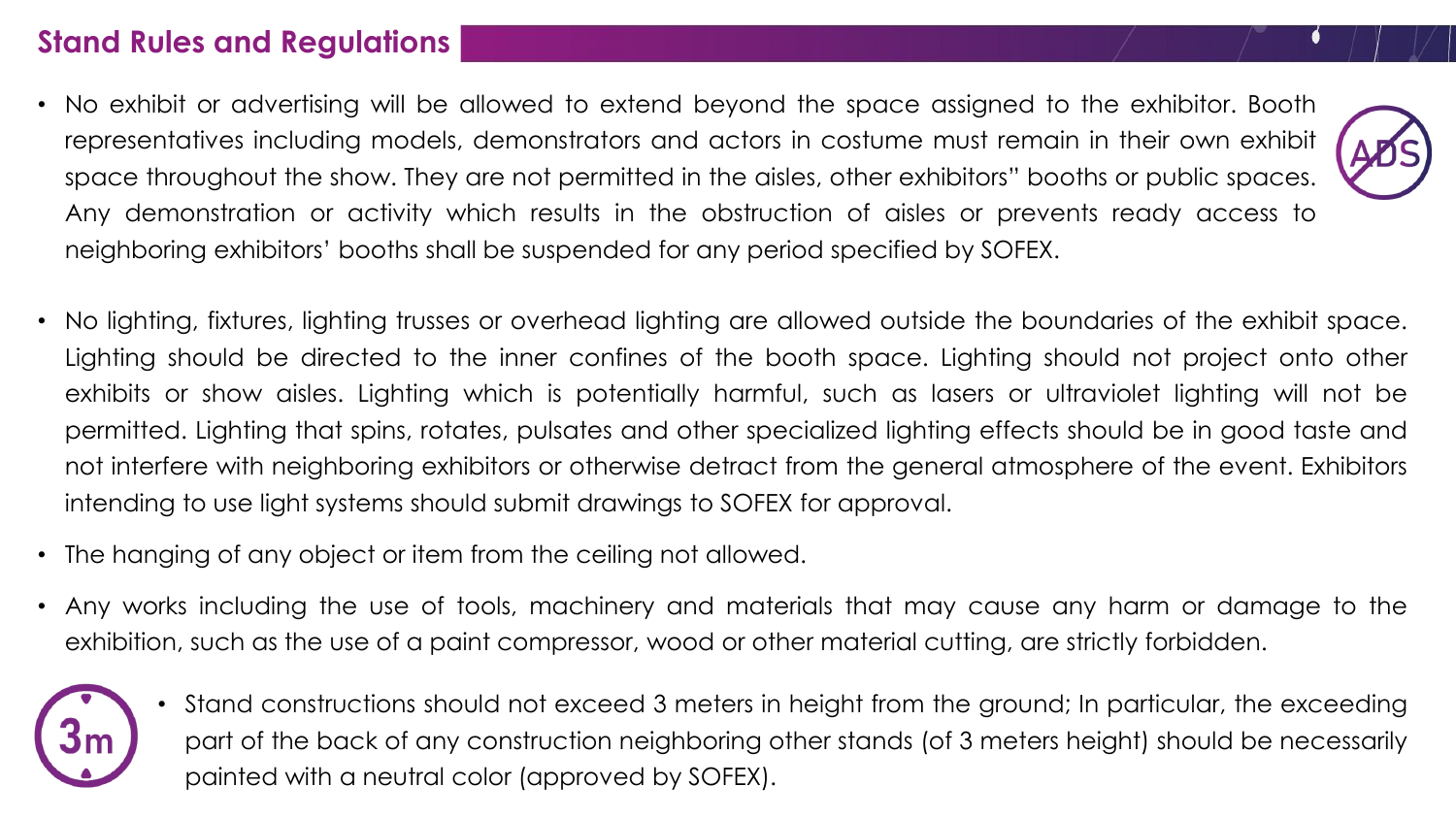### **Stand Rules and Regulations**

- The occupied space is delivered to the exhibitor by SOFEX on the agreed date, given that the exhibitor has settled his/her financial obligations. The exhibition will be open from 10:00 AM. to 22:00 PM. It is prohibited for anybody (exhibitor, visitor, Construction Company, etc.) to enter and/or stay in the premises of the exhibition, as well as to undertake any kind of works, outside the aforementioned hours.
- For "island" booths, the wall closing ratio is 35% of total wall area.
- All stand designs with a raised platform must incorporate a wheelchair access ramp on at least one of its open sides.
- The back of exhibit side walls (the side which will face your neighbors) must be finished (painting only); the back of exhibit back wall must also be finished if exposed from behind or from the side. Exposed and unfinished exhibit displays will be masked at the exhibitor's expense.
- Damage to Property. The Exhibitor is liable for any damage caused to building floors, walls or columns, or to standard booth equipment, or to other Exhibitors' property. The Exhibitor may not apply paint, lacquer, adhesive or other coating to building columns and floors or to standard booth equipment.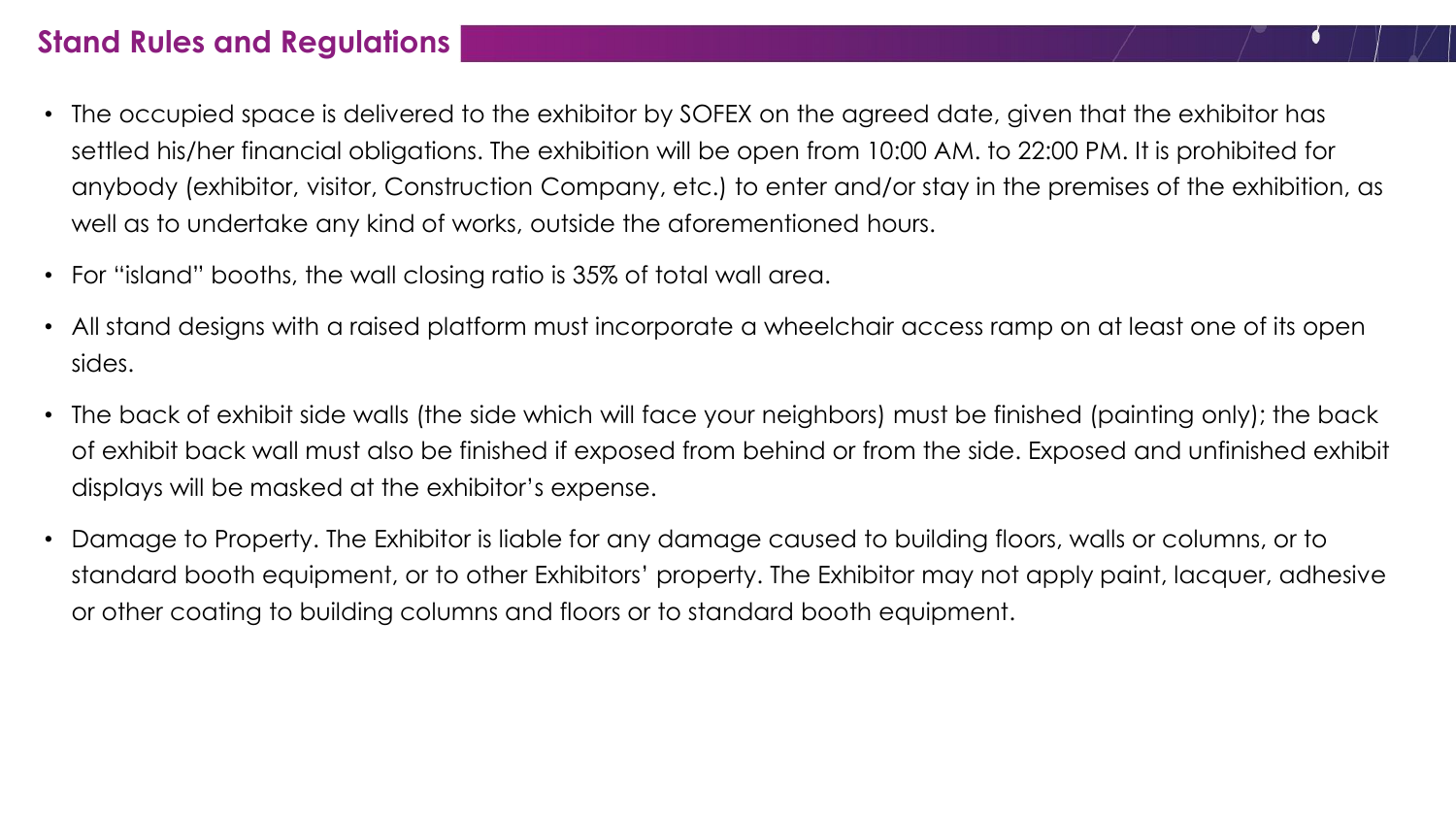## **Stand Rules and Regulations**

- Exhibition spaces cannot be covered with paint or glue otherwise SOFEX will charge the exhibitor to remove it.
- Covering exhibition spaces is only allowed through placing a platform, using a fitted carpet that stays in place by its own weight or with two-sided adhesive tape, which the Exhibitor must remove at the termination of the Event.
- The exhibitor and his contractors are obliged to dismantle and remove materials during the period established for stand dismantling. After this time, all rights to reclaim losses or damages for materials that have not been removed within the deadline will be forfeit, any costs entailed by the SOFEX in removing these materials being borne by the exhibitor in question.
- The contractors in charge of building stand must clean the space once the exhibition has finished. If not, SOFEX will charge the corresponding cost for the recycling of the left materials.
- Drawings must be uploaded in DWG, JPEG or PDF format. The drawings must include a plan view, including all dimensions, specifications, sections and materials of all structures.



• Protection should be placed on the sharp corners of the stand platform, preventing the corners from leaving sharply.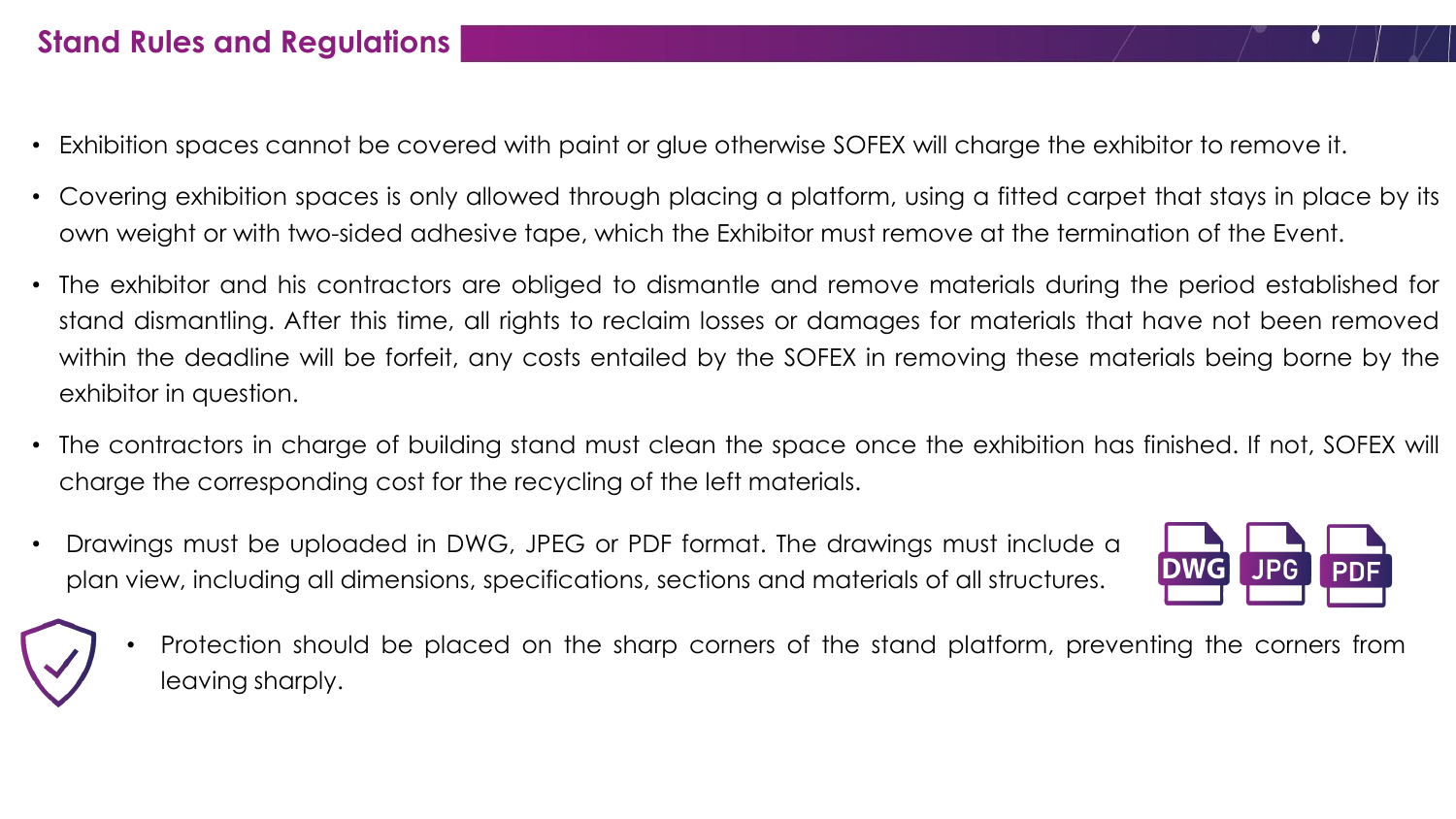- Exhibition spaces cannot be covered with paint or glue otherwise SOFEX will be charged the exhibitor to remove it.
- Covering exhibition spaces is only allowed through placing a platform, using a fitted carpet that stays in place by its own weight or with two-sided adhesive tape, which the Exhibitor must remove at the termination of the Event.
- The exhibitor and his contractors are obliged to dismantle and remove materials during the period established for stand dismantling. After this time, all rights to reclaim losses or damages for materials that have not been removed within the deadline will be forfeit, any costs entailed by the SOFEX in removing these materials being borne by the exhibitor in question.
- The contractors in charge of building stand must clean the space once the exhibition has finished. If not, SOFEX will charge the corresponding cost for the recycling of the left materials.
- Drawings must be uploaded in DWG, JPEG or PDF format. The drawings must include a plan view, including all dimensions, specifications, sections and materials of all structures.
- Protection should be placed on the sharp corners of the stand platform, preventing the corners from leaving sharply.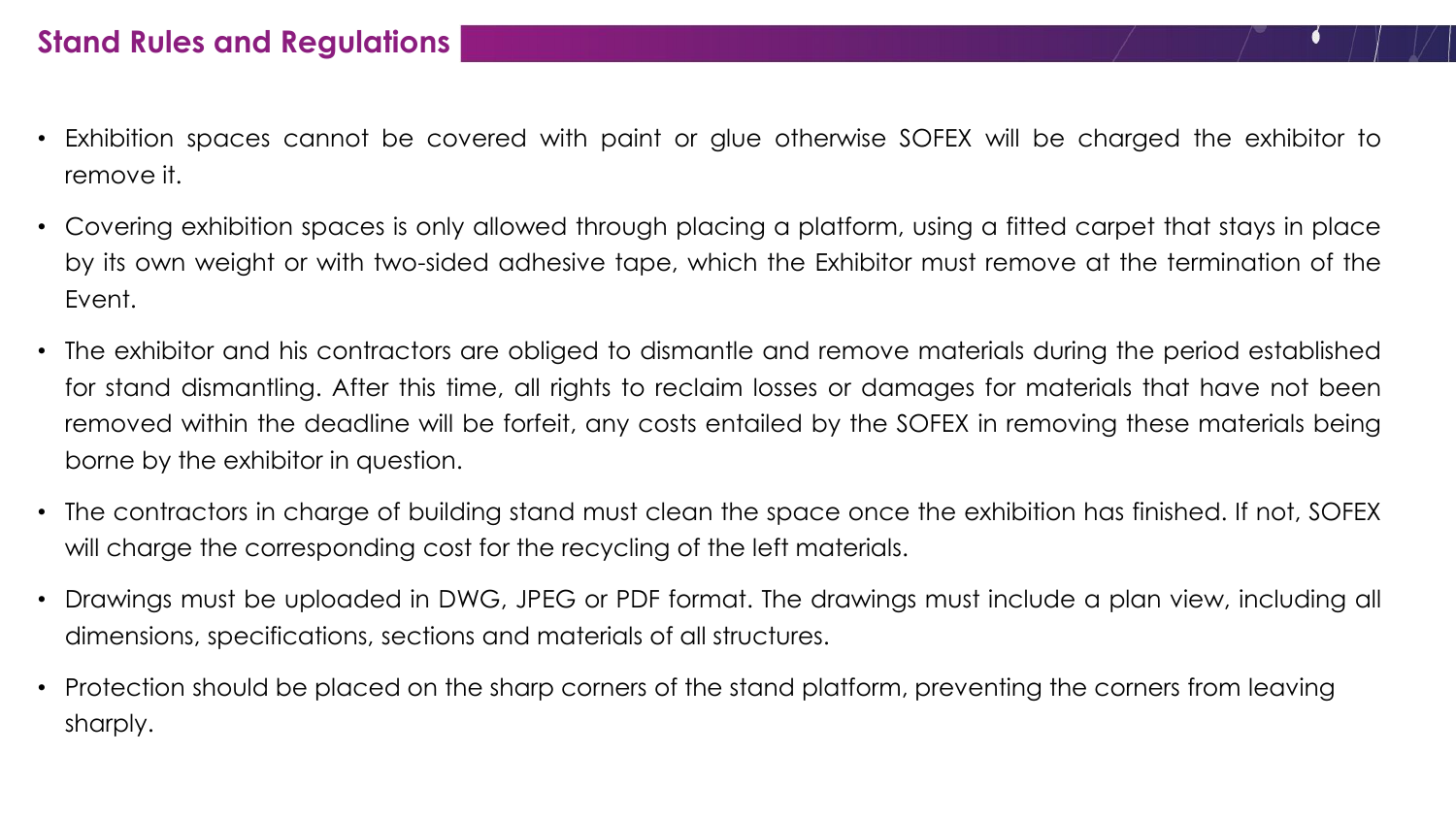

# **Health & Safety**

- Keep social distance of minimum 1 meter.
- Wear facemask where it is required. Face mask should fully cover nose and mouth of a person.
- Wash your hands regularly, use disinfectant when entering the venue/stand
- Avoid contact with surfaces that have been used by others
- Respect right side traffic. Leave enough space for others, to move freely and keep social distance.
- Please wear your facemask in the following places:
	- While walking in the exhibition hall,
	- While entering any common use space –restrooms, meeting rooms, lunch area, conference room,
	- While seating in the conference room for session
- You do not need to wear your facemask when:
- You have your lunch in the designated lunch area,
- You are seated at the stand / lounge area and social distance of 1.5 m